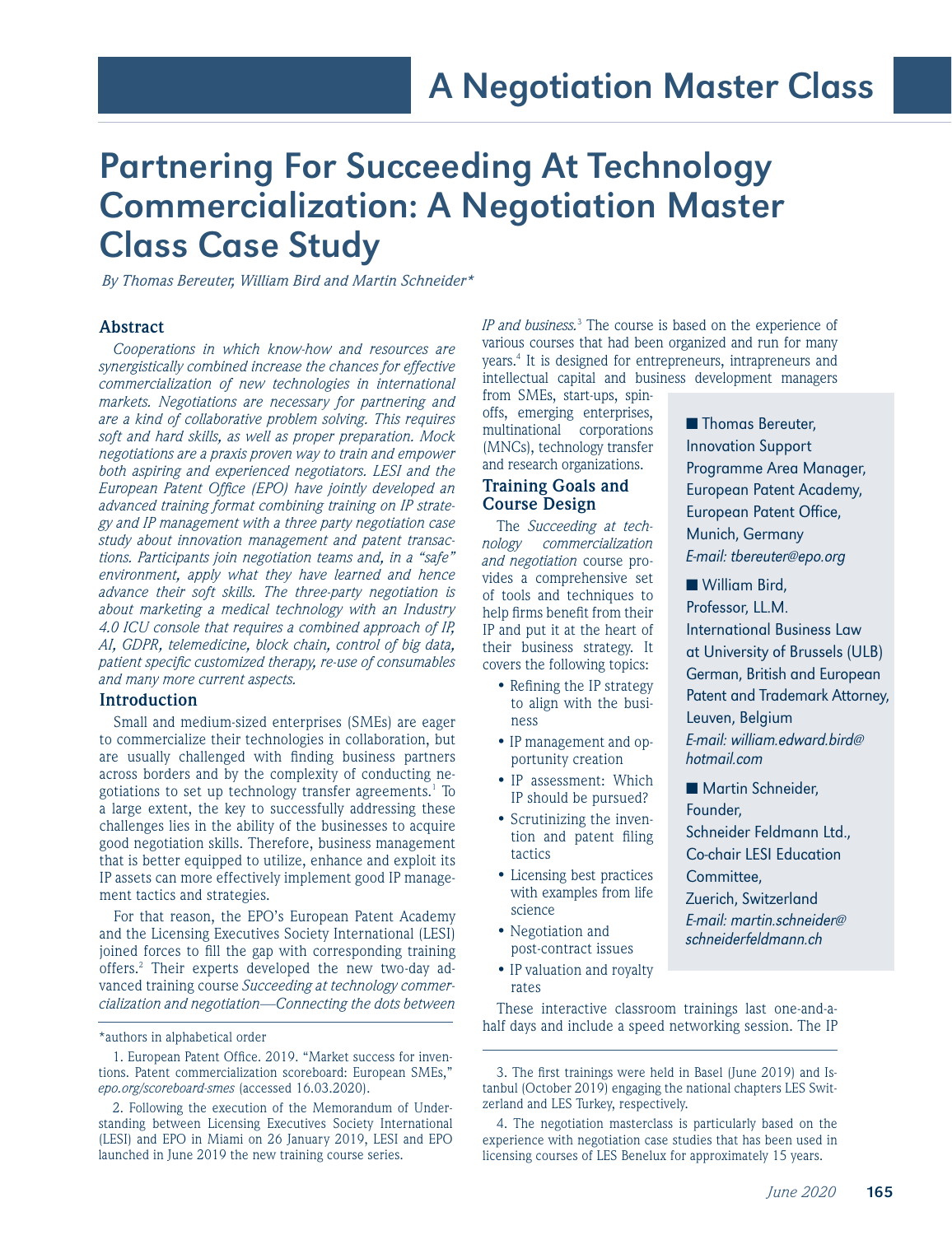# A Negotiation Master Class

negotiation masterclass training lasts the remaining half day and shows in practice how to come to a commercial deal by negotiating and agreeing on terms with commercial partners. It also covers the process of managing the deal once contracts are signed.

Participants prepare for that part of the course before it begins by studying the general information about the case, which is provided electronically. The actual negotiation takes place during the afternoon in a compressed and efficient version, focusing on essential aspects of the potential deal.

The aim of the negotiation lesson is to give participants an opportunity to try out whatever negotiation skills they possess and acquire in a supportive atmosphere. It attempts to be as close as possible to reality in terms of the parties involved and the IP, technology and content issues that are being negotiated. Of course, the short time given for conducting the negotiations means that some typical aspects of negotiations must be compressed or even eliminated to better fit the time restrictions.

Based on experience in other environments or due to simple misconceptions many inexperienced people have regarding negotiation, it is oftentimes thought to be either something like an art that they can't learn or a battle between opponents over resources that need to be shared.

Ultimately, in the context of technology commercialization, people negotiate with each other because they have a shared interest in solving a problem or reaching agreement. For that to happen, they need to feel that their issues and interests have been heard, understood and addressed. Consequently, negotiation is not about applying tricks or playing games or being the most effective liar. Those strategies tend to ruin what could turn out to be long-term professional relationships. Instead it should be emphasized that negotiation is focused on collaborative problem-solving. With technology commercialization, the best outcome is to build long-term trusting and mutually beneficial relationships, and these combative and outdated approaches to negotiation arguably have no place.

#### **Negotiation Scenario**

The subject matter of the negotiation course is an industry 4.0 Intensive Care Console (ICU) for "smart health."

The negotiation study is fictitious, but is based on a variety of real events and cases. Although the topic fits in well with current global events, it was actually developed before the recent outbreak of SARS-CoV-2/COVID-19. It is relevant to the problems facing health care providers fighting highly contagious pandemics where remote monitoring (tele ICU) is one promising approach. In the lesson, key components of the technology are owned or created by three separate companies. The negotiation study suggests that, if negotiating teams can reach agreement, the three parties could together develop such an ICU console, which would then be capable of monitoring and even partially treating patients without jeopardizing the safety of some of the care providers, who with this technology can be located well away from the patients. In addition, the reuse of consumables is a foreseen option. This is not only an environment and cost factor, but also has relevance when supply chains don't function. The negotiation study demonstrates that cooperation, including licensing of patented devices and facilitated therapies, can not only be essential to solving customer problems, but also enhance health system outcomes during difficult times.

#### **The Organization of the Negotiation**

In advance, each participant receives background information about the three fictional parties in the negotiation case study. As in a real-life negotiation, participants have to study this material diligently in preparation of the actual negotiation.<sup>5</sup> On the day of the course, each participant is assigned to one of the three companies. The participants then work in teams, each team representing one of the three companies. Specific confidential instructions, each designed for the team representing one of the companies, are distributed on the day of the course.

- The aim of the exercise is to learn about innovation management by co-operating. The participants have to analyze these specific instructions to solve technical, financial and licensing issues, as well as arrive at an agreement of how to define the overall business case for the Industry 4.0 ICU console for "smart health." In doing so, participants are confronted with issues relating to:
- IPRs such as patents, know-how, trade secrets, etc.
- Artificial intelligence and machine learning
- Patient-doctor confidentiality
- Control of big data and General Data Protection Regulation (GDPR)
- Remote monitoring and telemedicine supported by block chain technology
- Increased efficiency for patient-specific customized therapy
- The importance of being first to market
- Cost containment leadership
- The importance of product differentiation
- Life cycle management, including *recycling plastics vs. re-use of plastics*
- Product liability concerns
- Non-disclosure agreements
- The importance of setting milestones.

### **Asymmetric Information**

A key component of the mock negotiation is that none of the three teams possesses a comprehensive set of important information or abilities. One of the three com-

<sup>5.</sup> Participants should receive background course materials about three weeks prior to the event to allow them to study the material comprehensively beforehand.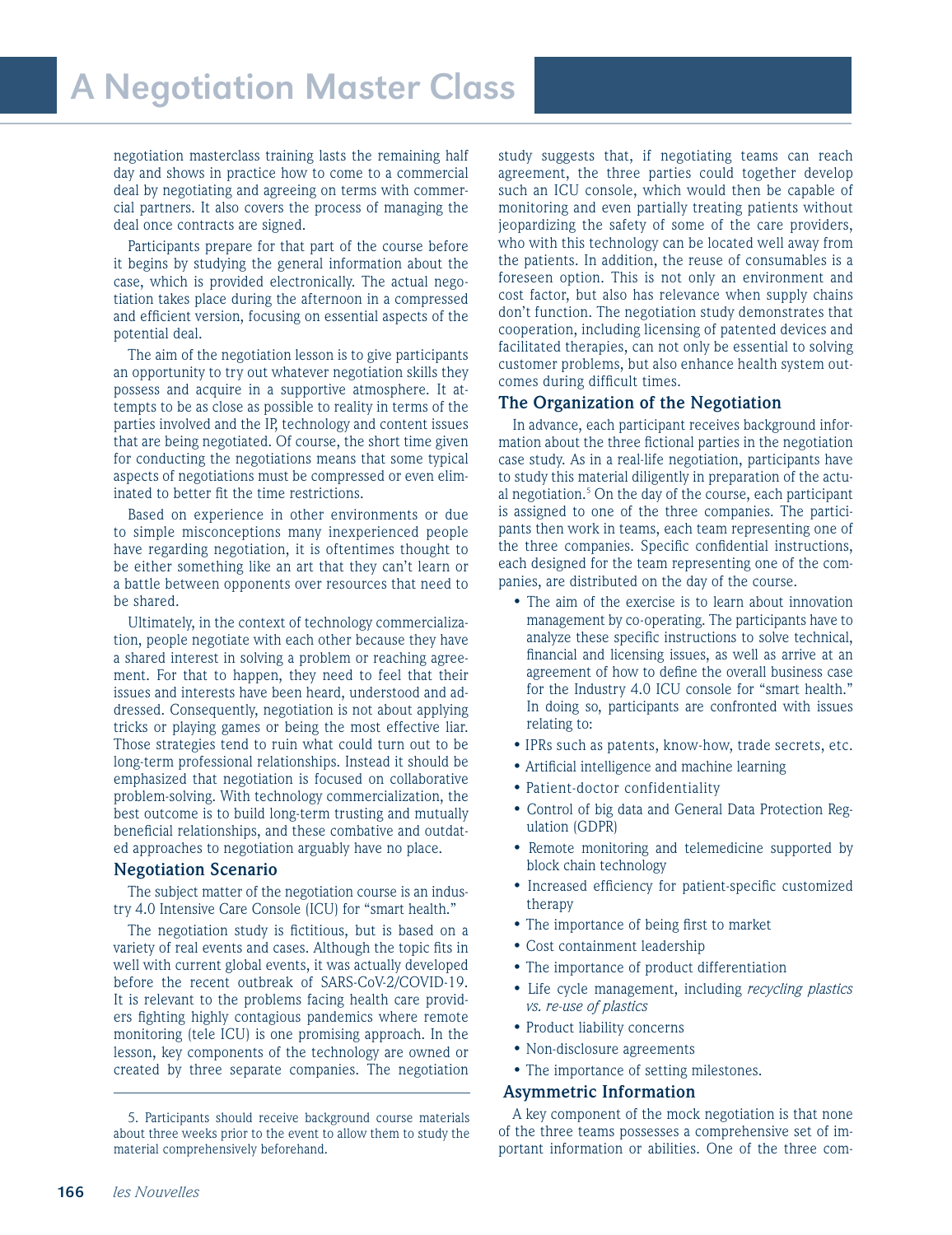panies is an SME, one is a large multinational conglomerate and a third is a specialized medical equipment manufacturer. This allows the teams to explore specific issues of how innovative SMEs can work with more powerful multinationals during the training. A large multinational company may be reluctant to integrate vital equipment supplied by an SME and may, for example, demand a second source. These issues can be dealt with through suitable milestones that guide behavior in the future. The difference in size of the companies can result in asymmetry of information, which means that the teams must endeavor to communicate properly. For example, they need to share the information that only they possess, so that synergies can be spotted and common ground can be defined.

#### **Complexity of Multiparty Negotiations**

A vital aspect of advanced negotiations is the ability to form coalitions. The complexity of such a negotiation increases rapidly as the number of parties increases.

One of the important goals in the three-party negotiation is to achieve "balance," *i.e.*, the aspect that all participants are actively involved in a balanced way. This requirement can conflict with the need for coalitions as these oftentimes exclude one party. Even though the norm is that one party is excluded from discussions about an alliance between other parties, the negotiation in this lesson is designed in a way so that all three parties continue to be involved right up to the end of the negotiation. This means that any coalition must not isolate a party completely as the aim should be a "winning coalition" that includes all parties. Indeed, the distribution of the technical information in the lesson is devised so that all three parties are required for a successful deal. See Figure 1.

# **Layers of Difficulty**

Providing a training course for professionals differs significantly from teaching pupils and students in that each professional brings along a combination of experience and knowledge. Hence, participants are automatically in a position to raise or lower the bar based on their existing skills and experience. However, the difficulty of supporting participants with potentially great differences in experience and knowledge remains. This potential problem is best addressed by having a team of trainers, preferably with different backgrounds, act as facilitators.<sup>6</sup>

The negotiation makes use of layers of difficulty in accordance with what is known as "subjective difficulty" in video games. That means participants can start at a kind of entry level or go to advanced levels. All the layers of difficulty are presented to the participants at the same time. However, some layers are obvious and some more covert. The covert layers do not disturb or confuse the participants with less knowledge as they do not necessarily identify the covert layers that go beyond their knowledge. On the other hand, the experienced participants have an opportunity to make an extra contribution with their identification and analysis of the covert layers.

# **Decision Rules**

In real negotiations, decision rules among negotiation teams are defined in advance to speed up achieving an agreement with other parties and to prevent individuals from blocking or delaying the negotiation team in its decision taking.

For the mock negotiation, no rules are specified, and each team may select whatever scheme they prefer. Participants are also free to decide upon the number and scope of required meetings.

No restrictions are applied as to achieving intermediate

results. The only result that is of any importance is the achievement of an agreement which allows the product to be successfully launched in the marketplace.

### **Relevance of the Stakes**

The technical content of the EPO—LESI negotiation is based on real events and facts. The reason for being meticulously careful to base the negotiation on real events is that the participants can deal with subject matter of the kind they may meet in real life. Although the participants were given as much freedom as possible, they were required to accept

6. Based on the experience with past courses, two trainers are recommended as a minimum. Up to 50 participants can be effectively supported with three facilitators.

Figure 1. A Well-Balanced Negotiation Approach Will Keep All Parties Busy At All Times In Order To Achieve An Overall Agreement In Time